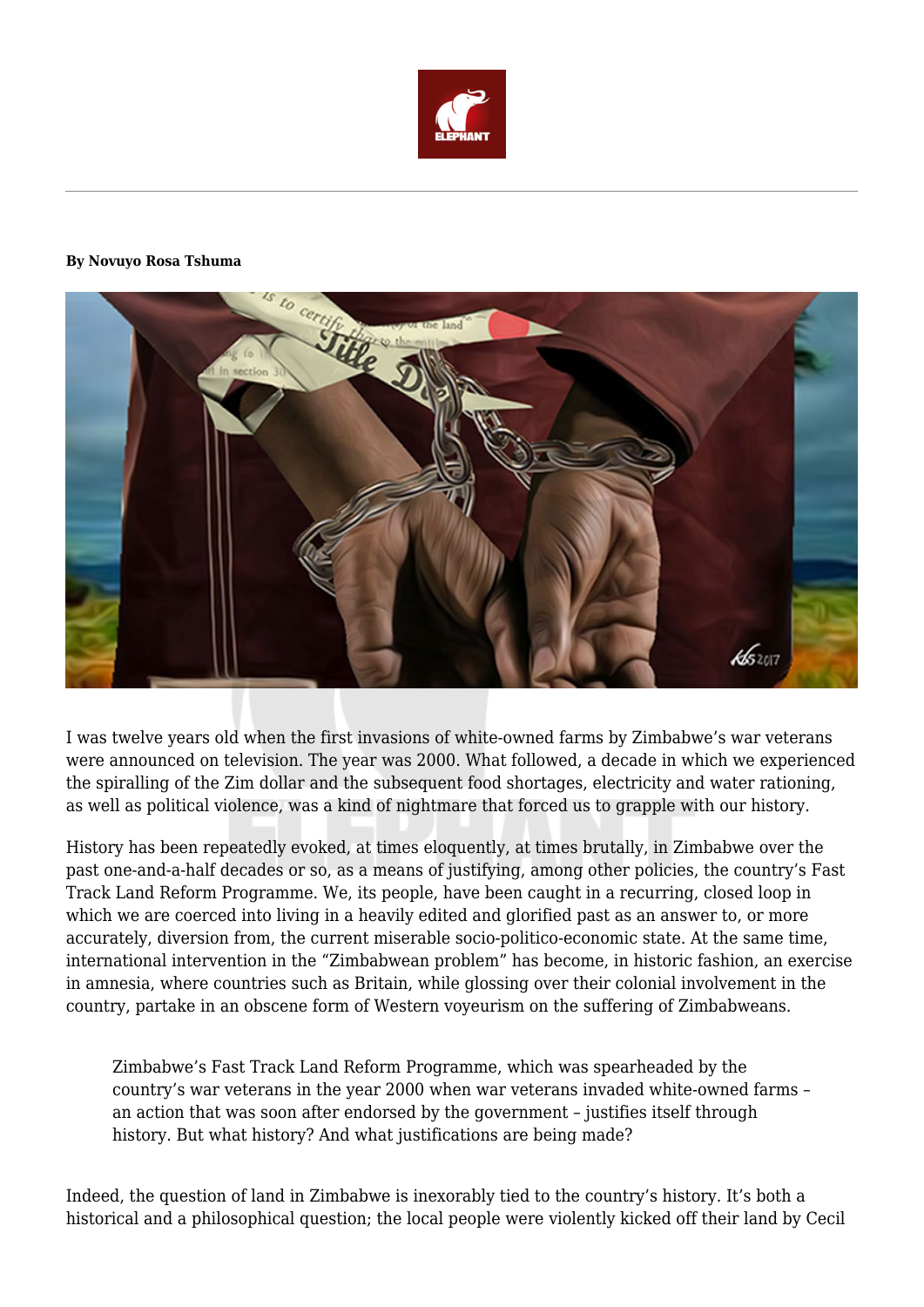John Rhodes and his British South Africa Company in the 1890s, who took control of the land on behalf of the British Crown. In doing so, the white settlers upset the local peoples' relationship to the land, introducing modern capitalism and the concept of land as a commodity. A brief history of Zimbabwe and its land can be found here.

Zimbabwe's Fast Track Land Reform Programme, which was spearheaded by the country's war veterans in the year 2000 when war veterans invaded white-owned farms – an action that was soon after endorsed by the government – justifies itself through history. But what history? And what justifications are being made? The historian Terrence Ranger, in his essay, "The Uses and Abuses of History in Zimbabwe," diagnoses the current history that is propagated by the Zimbabwean government as "patriotic history," a type of history which

*"emphasises the division of the nation not only into races but also into 'patriots' and 'sell-outs' among its African population…'patriotic history' has replaced the idea of Socialism by that of "authenticity"…it offers a highly selective and streamlined version of the anti-colonial struggle. It is a doctrine of 'permanent revolution' leaping from Chimurenga to Chimurenga…It is a doctrine of violence because it sees itself as a doctrine of revolution" (2005:8).*

Ranger's description of the term "patriotic history" as being a "doctrine of violence" that is directly correlated to a "doctrine of revolution" has a direct link to the Fanonian view on decolonisation. As Fanon wrote in *The Wretched of the Earth,* decolonisation is a violent, revolutionary phenomenon that seeks to get beneath the surface racial relations within a colonial society; it seeks to "change the order of the world," to disrupt a business-as-usual attitude, and to get at the social relations which enable racial fetish and its ties to land ownership in countries such as Zimbabwe.

The imbuing of Mugabe with "ancestral wisdom" is a powerful and effective tool. For one, it has elevated Mugabe to some god-like status, thwarting attempts at any meaningful critique of his failings and branding all such critique as "Western-motivated," as if the people of Zimbabwe could not possibly think for themselves.

But how, exactly, does this "patriotic history" work in Zimbabwe? President Robert Mugabe's ruling party ZANU(PF) propagates this type of history by relocating the country's pre-colonial values and rituals and transposing them to the present as a mythical "deep ancestral memory." Here we have a game of smoke-and-mirrors, in which the past is made malleable, but unquestionable, for to question a "sacred" past is to render oneself a "traitor." An article in the Zimbabwean *Sunday Mail* (2003) by historian Professor Tafataona Mahoso reads:

*"Mugabe is now every African who is opposed to the British and North American plunder and exploitation…So, old Mugabe here is not the person of Robert Mugabe. Rather it is that powerful, elemental African memory going back to the first Nehanda and even to the ancient Egyptians and Ethiopians who are now reclaiming Africa in history as the cradle of humankind."*

The imbuing of Mugabe with "ancestral wisdom" is a powerful and effective tool. For one, it has elevated Mugabe to some god-like status, thwarting attempts at any meaningful critique of his failings and branding all such critique as "Western-motivated," as if the people of Zimbabwe could not possibly think for themselves. More importantly, it allows for state-aligned intellectuals (the kind Edward Said cautions against in his essay "Intellectual Exile: Expatriates and Marginals"), such as Professor Tafataona Mahoso, to say, without irony, that the "spirit of Cecil John Rhodes" has appeared "in the most aggressive, photogenic, restless and boyish body of British Prime Minister Tony Blair" (*Sunday Mail*, 25 February 2003).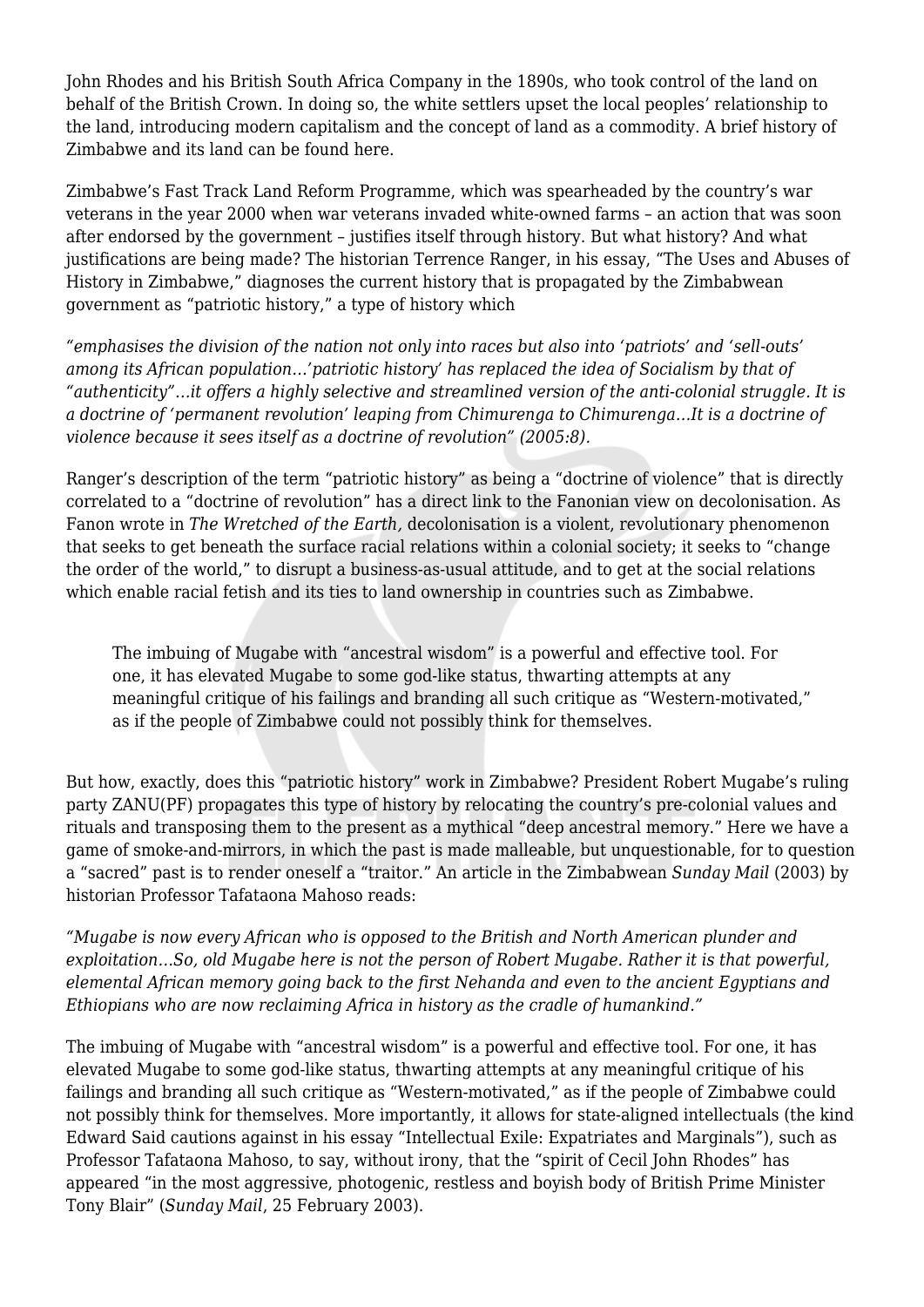The utilisation of pre-colonial history does the work of evoking in the citizenry memories of the past and linking them to what is happening in the present—Rhodes the colonialist has reappeared in the form of Tony Blair the imperialist—while speaking in an intimate local linguistic form (that of local traditions and ancestral spirits). The evoking of Rhodes and his deliberate linkage to Tony Blair also brings to mind the violent means by which the white-supremacist state of Rhodesia had to be removed, and the lives that were lost by the country's war heroes. In linking that violence to the post-2000 violent struggle to wrest the farms from white farmers, an ideological parallel and justification is evoked; in line with Fanon, the ethos of struggle for the colonised can be but that of violence as a tool of emancipation. Just as violence is the oppressor's tool, along with other sophisticated forms of economic and cultural persuasion.

But how does this transposed pre-colonial history that is imbued with ancestral values and is embodied in the form of individual persons operate within  $21<sup>st</sup>$  century Zimbabwe? Could it be argued, for instance, that it seeks to contribute to a revolutionary impetus by imagining different forms of societal organisation? To consider this, one must note that the social relations in Zimbabwe post-2000 are different from how they were in the 1970s just before the country's independence in 1980.

In the 1970s, the struggle for independence was fought using guerrilla tactics and aggressive rhetorical modes of persuasion in the form of imploring speeches made by the guerrilla parties' nationalist leaders, thus garnering local support as well as international political, economic and military support from countries such as the USSR that had their own Cold War agendas with Western Europe and the USA. In the 2000s, the country's ruling party ZANU(PF) was no longer a guerrilla party, but was and still is the dominant party in the country in full control of Zimbabwe's judiciary, finances, army and state bodies. Yet, it has positioned itself rhetorically as a guerrilla party—in this way "justifying" its use of violence as a method of decolonisation while concurrently abusing the state's civic bodies as a means of oppression of its citizenry—still in the trenches fighting to free the Zimbabwean people from Western dominance (the invasions of white-owned farms starting in the year 2000 were named the Third Chimurenga —the Third Liberation Struggle—evoking the First Chimurenga in the 1890s and the Second Chimurenga under the nationalist parties during the 1970s).

As Fanon argues in *The Wretched of the Earth*, this transposed history is nothing more than the tactic of a ruling elite that, "unable to open the future (for its people) or of flinging them onto the path of national reconstruction, that is to say, their own reconstruction," keeps them in perpetual remembrance of a heavily edited, dreamy past as a means of preventing them from reckoning with their present circumstances.

Hence, this revived ancestral memory becomes a corruption of the past as means not to genuinely transform the present, but to manipulate it at the expense of the citizenry. Its main purpose is to facilitate ideological arguments and to solemnise rituals, with no intention of a genuine followthrough that can offer a real structural change for the citizenry. As Fanon argues in *The Wretched of the Earth*, this transposed history is nothing more than the tactic of a ruling elite that, "unable to open the future (for its people) or of flinging them onto the path of national reconstruction, that is to say, their own reconstruction," keeps them in perpetual remembrance of a heavily edited, dreamy past as a means of preventing them from reckoning with their present circumstances.

Nevertheless, knowledge in and of itself can be a multi-purpose tool, and who is using it and to what ends can become more important than its intended purpose. Thus, can this ancestral memory and the working up of the citizenry by the ruling elite be utilised in ways other than what the ruling elite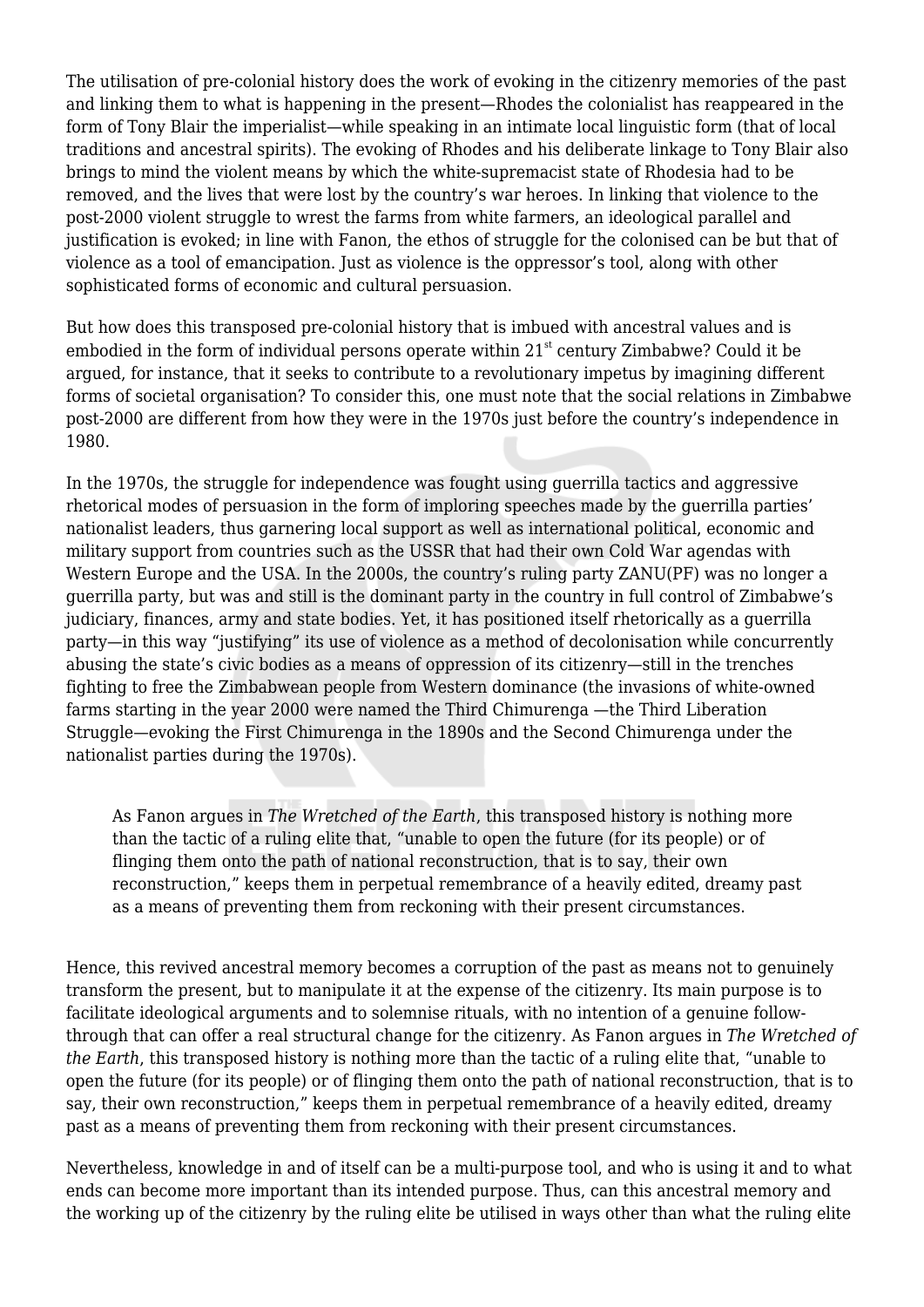have intended? Can it benefit those who wish to bring to fruition in the periphery their societal ideas of being and self? This depends, in large part, on how those who participate in revolutionary activity view and understand themselves.

Thus the question: what role does land play as a revolutionary symbol to be reclaimed? In former colonised spaces, the racial fetish of colonialism cannot be separated from the commodity fetish of capitalism; both go hand in hand. The white man, by virtue of the colour of his skin, was historically advantaged during colonial times. Concurrently, the emergence of modern capitalism in Europe, which was exported to the periphery, enabled Europe to siphon the periphery's natural as well as human resources to enrich both itself and the white minority that lived in and governed the colonies.

During colonial times, the Rhodesian government subsidised its white farming population, giving it not only favourable market prices, but banning black peasant farmers from selling their own produce at the same favourable rates. Furthermore, the white population was given the best arable land in Rhodesia, while blacks were cramped in and made to farm on poor land. As such, race and capitalism are historically inextricable. Hence, the attempt to leave the fate of a historically disenfranchised, formerly colonised people to "the market," and to deride attempts by post-colonial forms of political organisation to economically and politically subsidise their populations is an ironic instance of feigned memory loss. Or is it an extreme case of reification by proponents of liberal capitalism and the free-market enterprise?

In former colonised spaces, the racial fetish of colonialism cannot be separated from the commodity fetish of capitalism; both go hand in hand. The white man, by virtue of the colour of his skin, was historically advantaged during colonial times. Concurrently, the emergence of modern capitalism in Europe, which was exported to the periphery, enabled Europe to siphon the periphery's natural as well as human resources to enrich both itself and the white minority that lived in and governed the colonies.

Linked to the question of land in Zimbabwe is also that of the complex, dialectical identity of many white Zimbabweans. A brilliant case study of the conflicting ideas of self harboured by many members of the country's white farming community, illustrating, among other things, the poor race relations in the country and how many white Zimbabweans haven't worked through, or been afforded the spaces to safely work through, their colonial history, is the book *[The Unbearable](https://www.amazon.com/Unbearable-Whiteness-Being-Farmers-Zimbabwe/dp/177922169X) [Whiteness of Being: Farmer's Voices from Zimbabwe](https://www.amazon.com/Unbearable-Whiteness-Being-Farmers-Zimbabwe/dp/177922169X)* by Rory Pilossof. The white Zimbabwean exhibits residues of the white settler community "which calls itself 'liberal'," to quote Fanon, and yet "demands nothing more nor less than twofold citizenship" while "setting themselves apart in an abstract manner." Indeed, white Zimbabweans and their offspring have in the past held dual citizenship, of both Britain and Zimbabwe; this privilege of dual citizenship was never extended to black Zimbabweans.

As such, the impetus by the country's black citizenry to reclaim land ought to be understood within this historical framework, which continues to affect contemporary relations. This does not mean that such an impetus is pure and not prone to manipulation and corruption, as is evidenced by Zimbabwe's ruling elite and the corrupt systems under which the country operates today. However, it is important to recognise it as a logical impetus for formerly colonised peoples who are attempting to realise their ideas of self and being in a concrete reality. This ability to realise ideas of self and being rests on the material, on the power to self-direct resources into one's community. Without material resources, ideas of self and community cannot become concrete or a reality. As such, the self-realisation of the peoples at the periphery cannot happen without their having access to material resources, which Africa has in abundance. Land becomes a crucial material as well as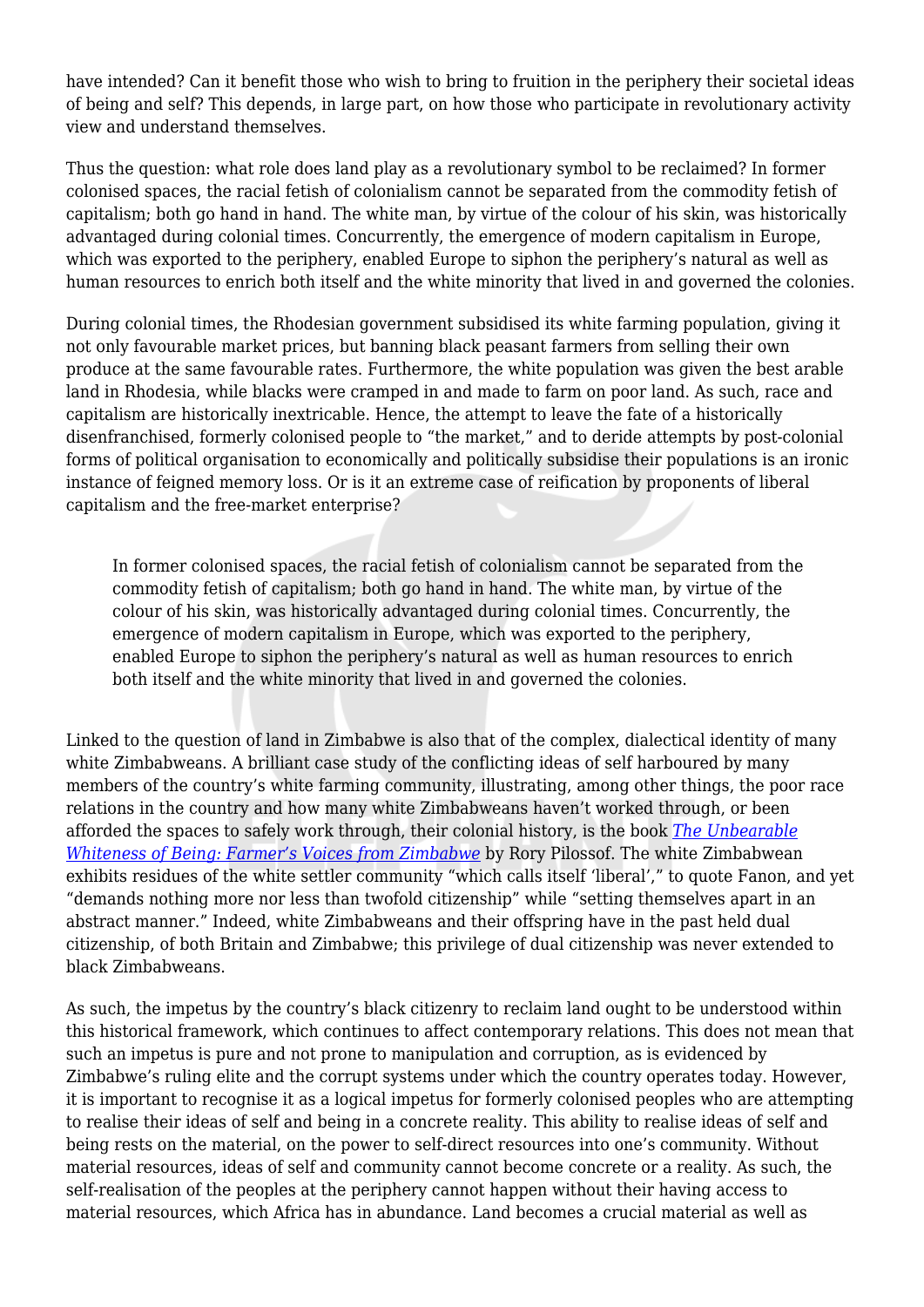ideological symbol.

But how do the people ensure responsibility from a rogue government that is unable to move them into the future but that utilises the past as a means of keeping them in check? This is the question. The Zimbabwean state and its abuse of history as a means of self-preservation, even at the expense of the citizenry, is a case in point.

In terms of land as a metaphysical and philosophical entity, it's interesting to note that the restructuring of land by the colonial settlers in the late  $19<sup>th</sup>$  century was not in line with the ways in which value was allotted by the local people at that time. To quote Lawrence Tshuma in *A Matter of (In)justice: Law, State and the Agrarian Question in Zimbabwe*:

*"an assumption, deriving from English jurisprudence, was that King Lobhengula as sovereign had proprietary title in all the unalloted land in his kingdom. As land was not a commodity among the pre-colonial people of Zimbabwe, Lobhengula enjoyed neither ultimate nor proprietary title akin to that which had emerged during the transition from feudalism to capitalism in England" (1997:14-15).*

As such, reclamation of land as a symbol of decolonisation and emancipation needs to go beyond simply replacing white owners with black owners. A "new *species* of man" is desired, as Fanon states. Because of the implicit ties between the racial fetish and the commodity fetish, and thus capitalism, a carefully planned and well thought out land reform programme can also be seen as an invitation to the peoples at the periphery to experiment with different forms of societal organisation. Otherwise, the kind of relations that have been going on under the racial fetish carry on, only with a different form of fetish in place that entails both the fetishised and those doing the fetishising having the same skin colour. In Zimbabwe, much of the redistribution of land has been centred on "loyalty" to the ruling party. The land reacquired via the Fast Track Land Reform Programme is mostly under the trusteeship of the government, a government that has divided its citizens into "patriots" and "sell-outs" and that reserves the right to decide who is a "true Zimbabwean" so that these individuals can be rewarded accordingly.

The land reacquired via the Fast Track Land Reform Programme is mostly under the trusteeship of the government, a government that has divided its citizens into "patriots" and "sell-outs" and that reserves the right to decide who is a "true Zimbabwean" so that these individuals can be rewarded accordingly.

At the same time, one must note that it's difficult for the peoples at the periphery to experiment with their own forms of societal organisation. There are pressures to become part of a unified world, via globalisation. And yet, globalisation, the notion of a unified world with the West at the centre still, is the continuation and consolidation of an oppressive structure in which the majority of the black and brown peoples of the world still retain their "peripheral" stature. As such, attempts by the periphery to realise itself and experiment with social modes that may grant it some level of autonomy from the centre are always thwarted by the centre, be it via political, economic or military means. The Latin American philosopher Enrique Dussel, in his edifying treatise, *Philosophy of Liberation*, puts it thus:

*"…imperialism cannot afford to lose the political control it exercises over peripheral countries, because it would lose markets that yield enormous profits. That is why popular liberation, the seizure of power by popular groups, threatens the very survival of the entire system of the centre, of capitalist social formation" (1985:76).*